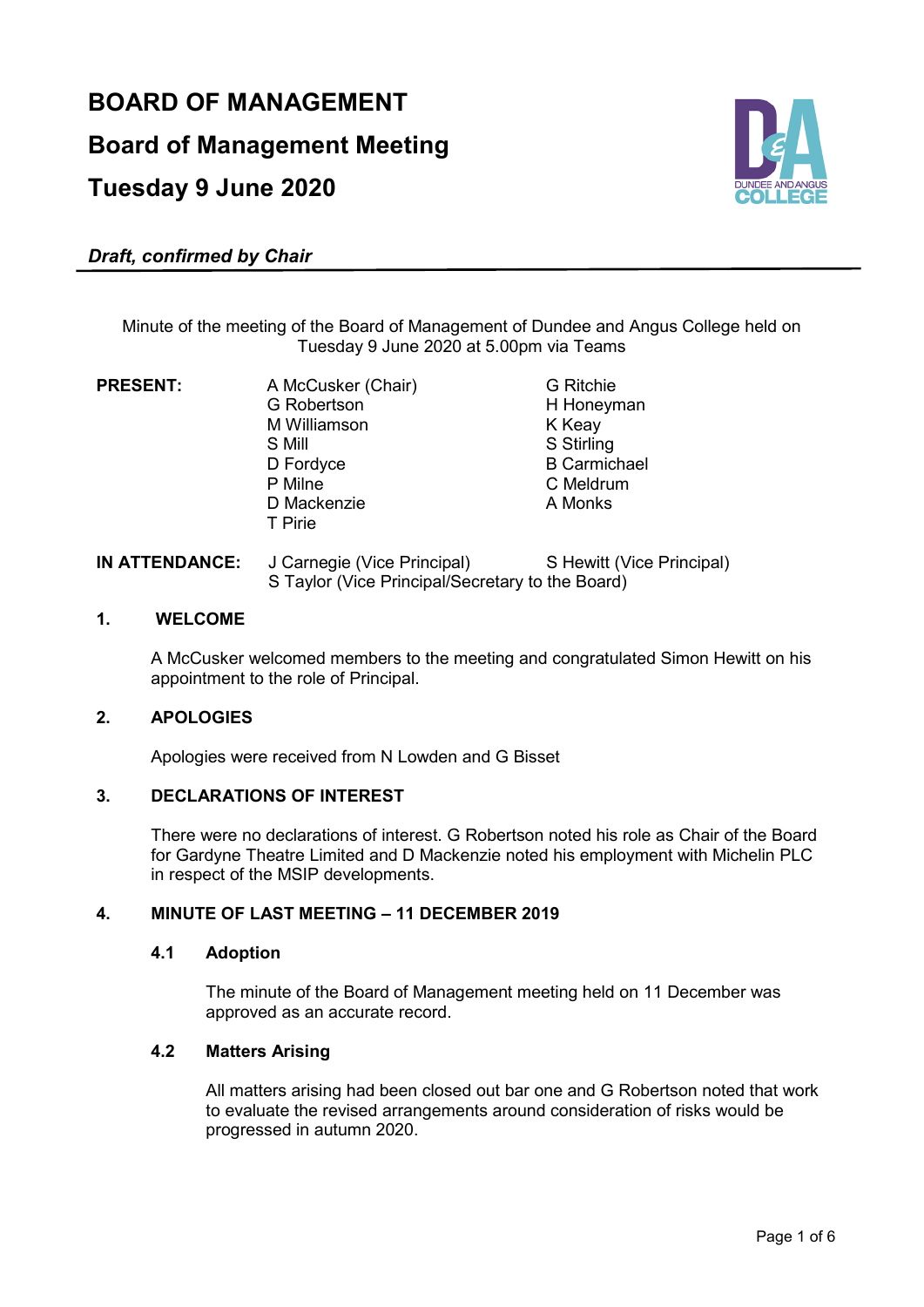# **5. STRATEGIC ITEMS**

#### **5.1 National Update – COVID 19**

G Ritchie provided a summary of key inputs and discussions progressing nationally around the impact of the COVID 19 pandemic and the response of the college sector to this.

The need for colleges to play a leading part in the economic recovery activities that would be necessary in the wake of the pandemic was noted, and the work progressing with the Scottish Government at a national level to inform this was welcomed.

The recent ministerial letter to the Scottish Funding Council requesting that they review arrangements and approaches across the tertiary education sector was discussed and the potential for this work to result in significant change was highlighted.

G Ritchie stated that current national discussions and developments were looking at three key stages:

- responding to the current pandemic and needs of our learners and communities;
- preparing for the return to face-to-face delivery; and
- planning for the future and the anticipated economic and social recovery needs.

The update was welcomed and it was agreed that information arising through the planned Chairs Committee meetings would be shared with Board members.

#### **5.2 Post COVID 19 Recovery Plan**

G Ritchie stated that he would cover the general recovery plan paper (paper C2) and S Hewitt would outline the current work being undertaken to deliver upon this.

G Ritchie summarised the recovery plan document, highlighting that this had been developed originally for the Chairs Committee and had been updated since that meeting to cover the range of issues and actions being taken forward. It was noted that this work had helped to inform thinking in terms of required actions and had helped to inform discussions with staff and unions around priorities and next steps. G Ritchie stated that the input and engagement from staff and unions had been overwhelming and that he was amazed at the way in which staff had pulled together through the crisis.

The plan and related actions were welcomed by the Board as a positive and focused document to inform developments.

S Hewitt summarised the 'Project 2020' paper produced and noted that this project pulled together the range of important tasks required to support the College to reopen in August 2020 assuming that Phase 3 of lockdown had been met by that time.

The range of workstreams were outlined and the key tasks being undertaken by each workstream was noted, with all workstreams working together to support 'joined-up' outcomes and inform the overall communications needed.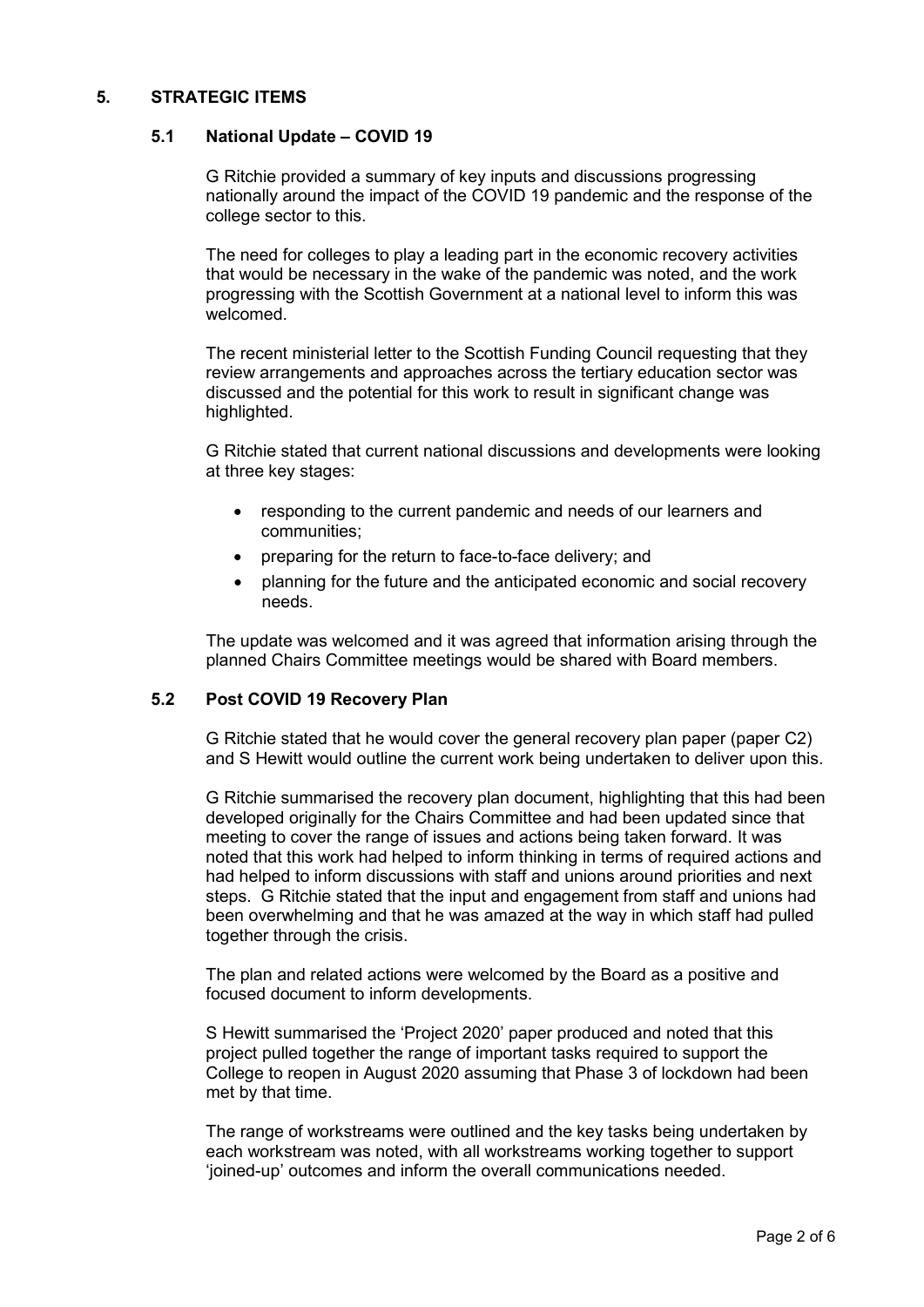S Hewitt noted that engagement with the unions on this work had been very positive and confirmed that there were union representatives involved in each workstream.

S Hewitt summarised the high level principles adopted for Project 2020 and stated that these had been agreed to provide a structure within which decisions and outcomes could be tested to give staff confidence in the work that was being taken forward.

The key guidance was also summarised, outlining the main expectations around limiting on-campus delivery and working to a minimum and establishing key parameters to allow staff to progress with timetabling and planning.

A McCusker asked if there were student representatives on each workstream. S Hewitt noted that there was Students' Association engagement on areas covering student facing activities/developments.

The potential for staff to be classed as permanent home workers was noted, and it was confirmed that this potential, and the resulting approaches needed in respect of this, were being taken into account.

D Fordyce noted the likelihood of extensive on-line learning and asked about support and provision of ICT access for students in respect of this. S Hewitt noted that work had been progressed to support access by students, but that significant challenges remained through a lack of access to devices and also a lack of access to broadband. Issues and challenges around the home environment for many students was also noted. It was noted that the College had around 500 devices available for issue to students, but that demand would be greater. Options around the repurposing and reuse of ICT equipment were discussed, alongside the provision of on-campus physically distanced learning spaces.

M Williamson noted that the work done to date was very thorough and well planned, and asked if the 21 September date for full-time classes was sufficient time. S Hewitt noted that there would be courses starting in advance of this, but that it was felt that the 3 week delay would work. S Hewitt stated that it was amazing to see the way in which staff had embraced the changes needed, and were working hard to meet needs although there was also an element of realism needed about what could and couldn't be done within this timeframe.

The deployment of staff, and the sufficiency of available teaching hours was discussed alongside the need for staff CPD on digital pedagogy and the effective use of digital platforms. G Ritchie noted that over 150 staff had attended CPD of this type over the previous couple of weeks, with further support and development planned.

A McCusker noted that the plans were comprehensive and noted the Board's thanks to everyone involved in the Project.

# **6. NATIONAL BARGAINING UPDATE**

S Taylor summarised recent work progressing through national bargaining, including the creation of a national Further Education branch for Unison, replacing the College branches link with the two local authority branches. Work was also progressing on national job evaluation.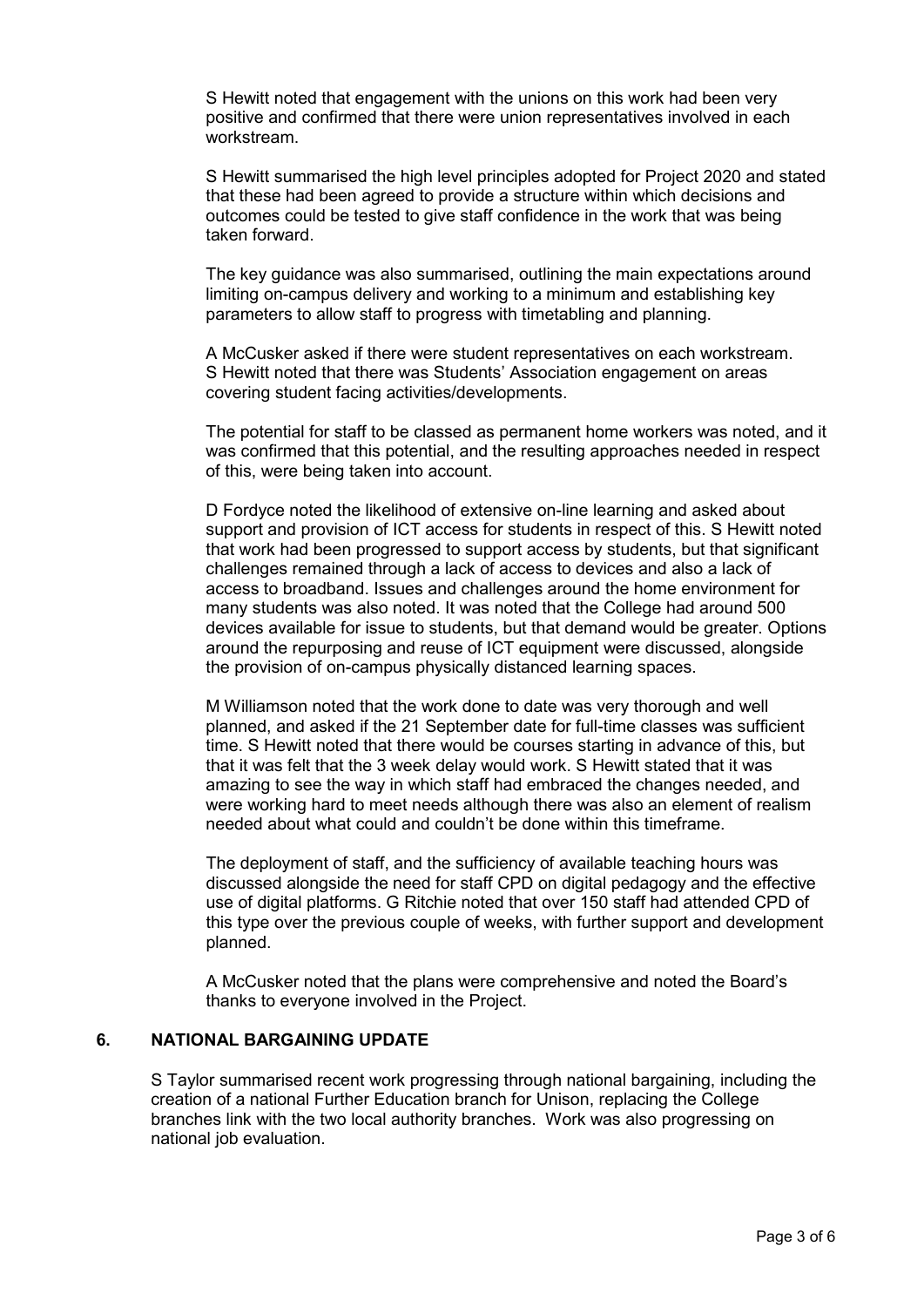S Taylor noted that a national pay demand had been received from EIS-FELA for academic staff, but no demand had yet been received from the support unions and negotiations had not yet commended.

D Mackenzie asked if there could be major changes nationally in jobs and working arrangements as a result of moving to more remote working. S Taylor stated that this was a potential change in the longer term, but wasn't under discussion currently.

# **7. PRINCIPALS REPORT**

G Ritchie summarised his report noting the excellent work that staff were undertaking to support students and progress outcomes despite the cyber-attack and the Covid 19 situation. G Ritchie noted that this had been a challenging period and that staff had done an exceptional job despite how difficult it had been.

The pulse survey undertaken was noted and G Ritchie summarised the results and key findings. The positivity of the outcomes was noted, alongside the key steps taken to address issues/concerns raised.

The on-going support for staff (including senior staff) was discussed.

The report and developments were noted.

# **8. FINANCE & ESTATES ITEMS**

#### **8.1 2020/2021 Annual Budget**

J Carnegie introduced the budget paper, highlighting that this was not an ordinary year and noting that the draft budget presented was not yet in a position to be approved due to the on-going uncertainty around the impact of COVID 19.

J Carnegie noted the projected cash-backed deficit within the draft budget of £1.56 million and stated that, unless there were significant recovery funds allocated by the government, very difficult decisions would have to be made to avoid running out of cash.

J Carnegie stated that the 2019/20 budget position was better than reported initially within the mid-year return, mainly due to the ability to access the UK government job retention scheme. This had helped to maintain current cash balances, and provide a reasonable platform going into 2020/21.

J Carnegie stated that SFC main grant income had been confirmed and that this would not be impacted by any shortfall in core credits. It was noted that there did remain concerns around the ESF funded activity as this was dependent upon the whole sector meeting its core credit target.

The option to utilise capital funds more flexibly was noted, and J Carnegie summarised proposals in respect of this, alongside potential options to seek a 'payment holiday' in respect of the Gardyne loan.

J Carnegie stated that the forecasting for tuition fees was a significant challenge in the current climate and noted that there were expected significant reductions in commercial, canteen and other income streams. J Carnegie stated that there had been increased provision built into the initial draft budget for variable hours teaching staff due to the likely reduction in overall class sizes due to physical distancing requirements.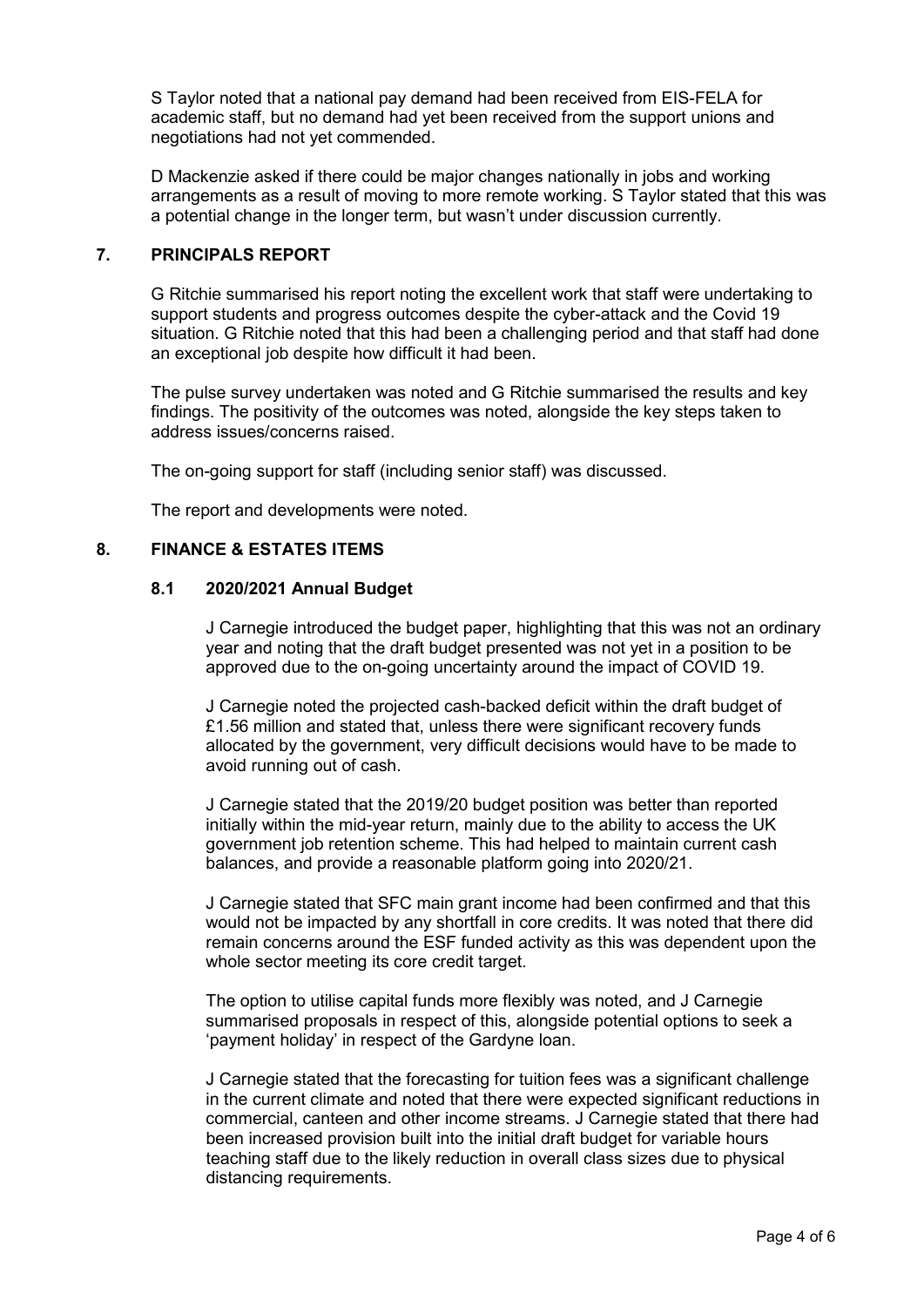J Carnegie stated that it was planned that there would be further mitigation of the deficit position through the use of capital funds to offset some elements of ICT cost and continued use of the job retention scheme alongside the potential loan repayment holiday.

The position on 2020/21 cash balances was discussed and it was confirmed that the current forecast deficit would effectively expend all available cash by the end of 2020/21.

S Mill noted that the budget was not for approval and asked when this would come to the Board for approval. J Carnegie stated that this would come back via the Finance and Property Committee to the September 2020 Board meeting. J Carnegie stated that there would also be monthly meetings with the Chair of the Finance and Property Committee and Chair of the Board to support the work needed through to then.

Discussions progressing nationally to ensure support for the college sector were noted and A McCusker noted the urgent need for a college sector financial sustainability plan on an equivalent basis to that developed for the university sector.

It was agreed that the final draft budget be brought to the September Board meeting. **J Carnegie to progress.**

# **8.2 Estates Development Update**

J Carnegie noted that, following approval by e-mail, the bid to the D&A Foundation for funding to support the Kingsway Tower redevelopment had been submitted alongside an offer to meet with the Foundation members to discuss the redevelopment proposals. It was noted that a date for a decision on the bid had not yet been confirmed, but this would be followed up.

#### **9. STUDENTS ASSOCIATION UPDATE**

C Meldrum outlined the Students Association election results, confirming that she had been re-elected as Student President with Amy Monks also re-elected as a Vice President (Arbroath) alongside a new Vice President, Levi Hunt (Gardyne). It was noted that no candidates had stood for the Kingsway Vice President role. Board members congratulated C Meldrum and A Monks on their re-election.

C Meldrum noted significant engagement with the recent staff awards and stated that over 5,000 individual nominations had been made by students and that the Students' Association had won 5 awards overall.

Work to support students during the current lockdown was outlined, including on-going support for students and the running of the weekend 'lockdown lounge'. The Association had sought feedback on their activities from students and would use this to inform their 2019/20 Stop and Review and work plans for 2020/21.

A Monks stated that the Students' Association had written to MSPs and the Scottish government to highlight the issue of lack of ICT and broadband by many students (copy of letter enclosed). The publication of regular newsletters to students was noted.

A McCusker thanked A Monks and C Meldrum for their update and the excellent work they had undertaken to support students over the year.

Options to extend ICT availability and support for students were discussed.